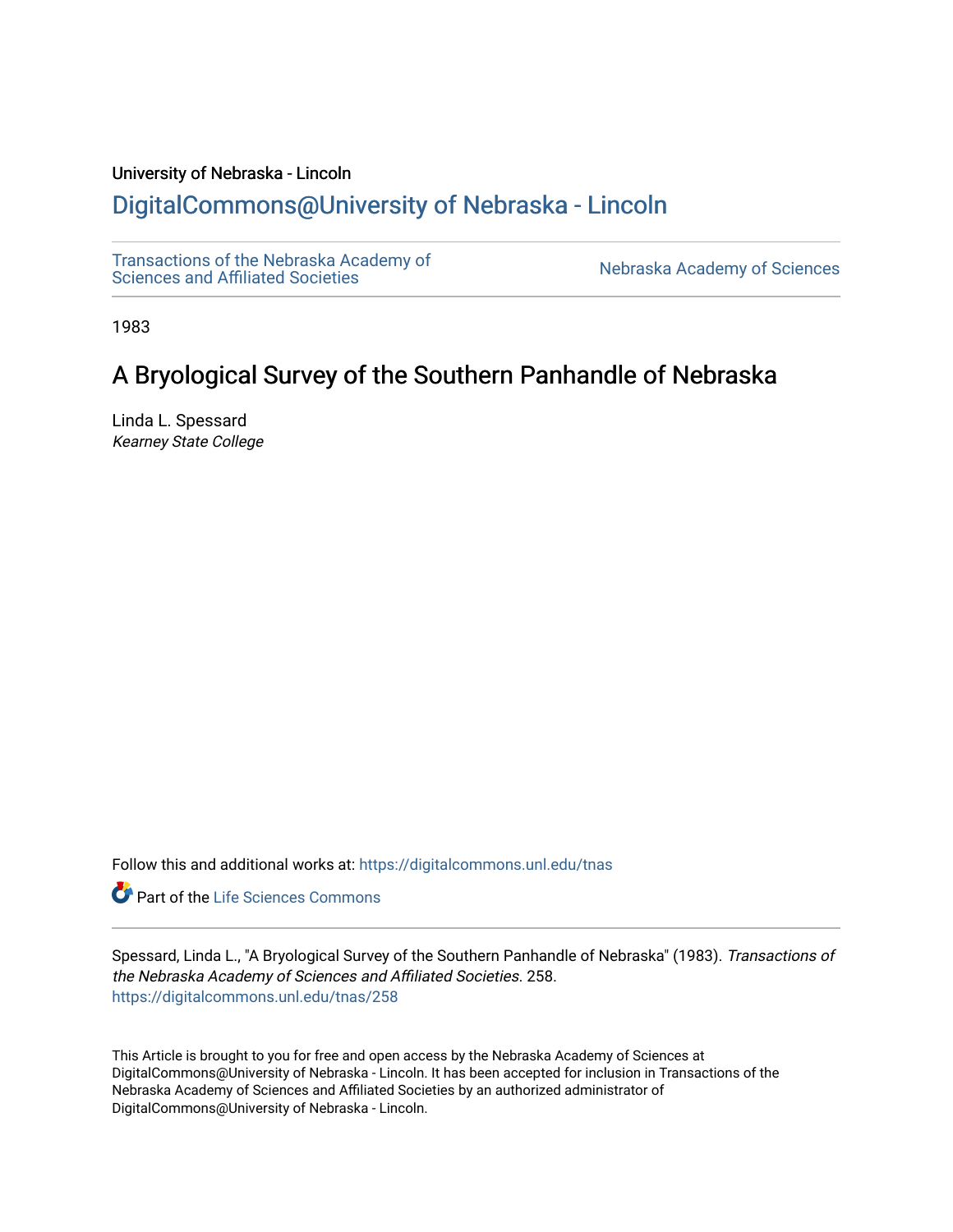# **A BRYOLOGICAL SURVEY**

# **OF THE SOUTHERN PANHANDLE OF NEBRASKA**

Linda L. Spessard

Department of Biology Kearney State College Kearney, Nebraska 68847

Moss collections made in Arthur, Banner, Cheyenne, Deuel, Garden, Grant, Keith, Kimball, Morrill, and Scotts Bluff counties of Nebraska during the summer of 1981 comprised 19 species. The number of moss species now known in the southern Panhandle of Nebraska is 34 in addition to three liverworts.

### t t t

#### **INTRODUCTION**

During the summer of 1981, moss collections were made in Arthur, Banner, Cheyenne, Deuel, Garden, Grant, Keith, Kimball, Morrill, and Scotts Bluff counties of the southern Panhandle of Nebraska. Previously Koch (1971 and 1975), Churchill (1977, 1979, 1982a, and 1982b), and Churchill and Redfearn (1977) reported mosses and liverworts from Banner, Cheyenne, Garden, Grant, Keith, Kimball, and Scotts Bluff counties, but there is no known report from Arthur, Deuel, or Morrill counties.

Arthur, Banner, Cheyenne, Deuel, Garden, Grant, Keith, Kimball, Morrill, and Scotts Bluff counties are located in the southern Panhandle region of Nebraska. Soils in Banner, Cheyenne, Kimball, Morrill, and Scotts Bluff counties are sandy loam (Alice, Anselmo, Dunday-Valentine, Otero-Bayard, and Valentine), loam (Atvan and Keith), and silty loam (Mitchell). Canyons and rock outcrops consisting of gray sandstone, Which may be covered by a thin layer of soil (Rosebud and Tassel-Anselmo), may be found in Scotts Bluff, Banner, and northern Kimball counties. Arthur, Garden, Grant, and Keith counties are located in the Sand Hills region of Nebraska with the soils (Valentine-Thedford) being of sandy texture with quartz sand as the parent source (Keech and Bentall, 1971). The major river of the southern Panhandle is the North Platte with Lake McConaughy occurring primarily in Keith County but extending into Garden County. Several Sand Hills lakes occur in Arthur, Garden, and Grant counties.

The annual precipitation for the southern Panhandle region is approximately 38.l cm with low relative humidity. The area is virtually treeless except in the canyons and along the North Platte River. The native vegetation consists mainly of short and mid-grasses.

Moss collections were made along river, stream, and lake banks; in sheltered wooded areas; city parks where periodic irrigations occurred: sheltered rock outcrops; and other sheltered areas.

Nineteen species of mosses were collected and represent range extensions for the known Nebraska bryophyte flora. All collections have been identified, catalogued, and placed in the Kearney State College collections. Species previously reported from the region but not collected in this survey are listed with those from the present collection to make the checklist complete. Collection numhers for voucher specimens from the present collection are those of the author, and county records are indicated by an asterisk (\*) preceding the site numher. Nomenelature follows Crum et ai. (1973) and Stotler and Crandall-Stotler (1977).

#### **COLLECTIONS**

# **Sites**

- 1. Arthur County: Arthur City Park. ,
- 2. Banner County: Banner County Courthouse, Harrishurg.
- 3. Cheyenne County: Sidney City Park.
- 4. Deuel County: Chappell City Park.
- 5. Garden County: Ash Hollow State Recreation Area, picnic and campground area on US 26.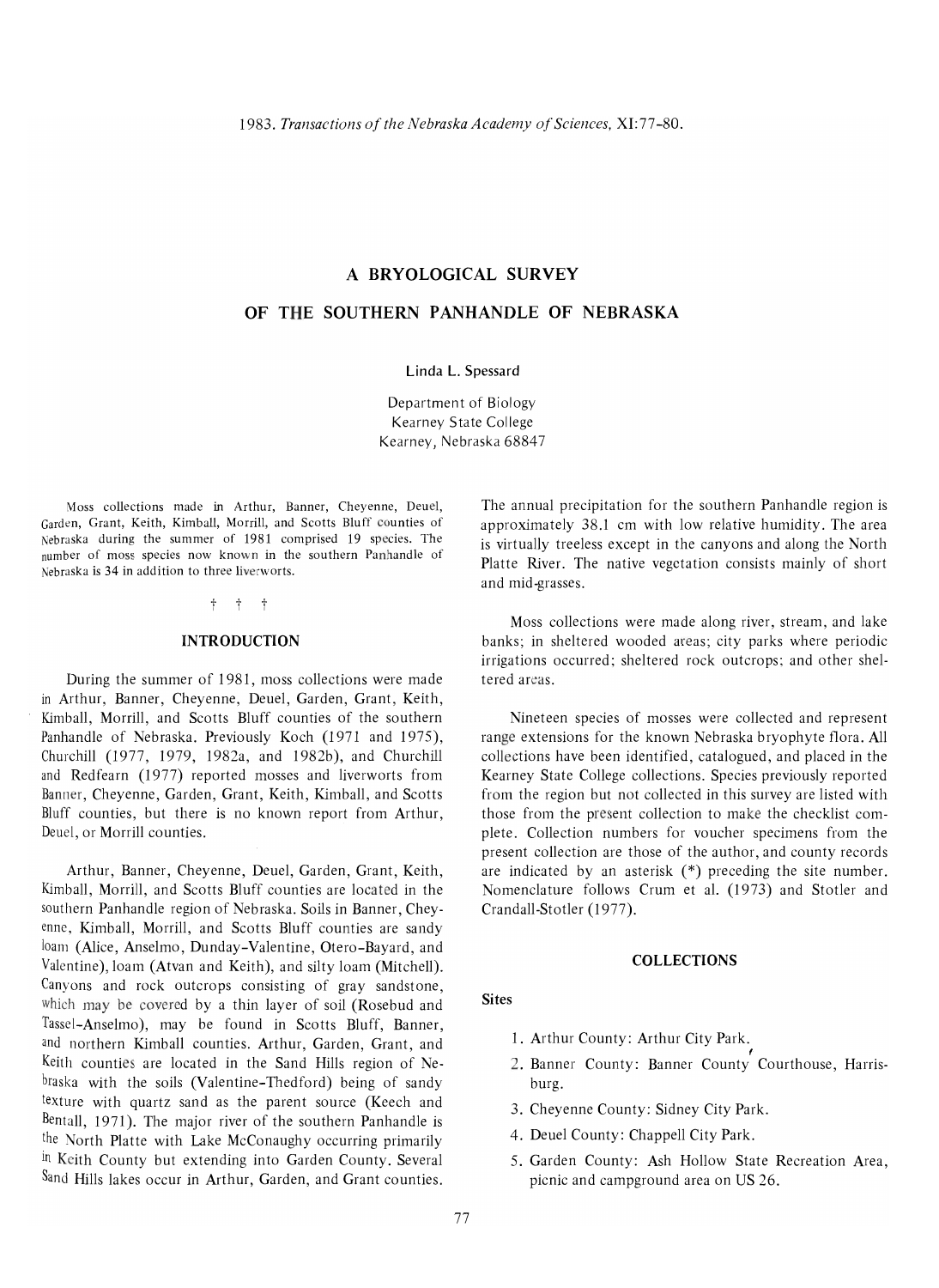# 78 L. L. Spessard

- 6. Garden County: Ash Hollow Visitor Center, trails to springs and caves.
- 7. Grant County: City street of Hyannis.
- 8. Keith County: Ogallala City Park.
- 9. Keith County: Lake Ogallala State Recreation Area, east bank.
- 10. Keith County: Lake Ogallala State Recreation Area, west bank.
- 11. Kimball County: Kimball City Park.
- 12. Morrill County: City street of Bridgeport.
- 13. Scotts Bluff County: Pioneer Park, Scottsbluff.
- 14. Scotts Bluff County: Gardner Park, Gering.
- 15. Scotts Bluff County: Scotts Bluff National Monument, near Scottsbluff.
- 16. Scotts Bluff County: Mitchell City Park.
- 17. Scotts Bluff County: Sands Motel, Scottsbluff.

# Musci

*Aloina rigida* (Hedw.) Limpr.

Keith and Scotts Bluff counties (Churchill, 1979).

## *Amblystegium serpens* (Hedw.) B. S. G.

\*Site1: *7105,* north side of building on moist (irrigated) soil. \*Site 10: *7043,* on moist soil in drainage ditch. \*Site 13: 7142, north side of building on moist (irrigated) soil. Site 14: 7167, on moist (irrigated) soil under picnic table. Site 16: *7203*, on concrete in drainage tank.

## *A. varium* (Hedw.) Lindb.

\*Site1: *7091,* on moist (irrigated) soil on north side of building. \*Site 3: 7292, on moist (irrigated) soil on north side of building. \*Site 9: *7009,* on moist (irrigated) soil on north side of building. Site 10: *7056,* on moist soil in drainage ditch. \*Site 14: 7169, on moist (irrigated) soil under picnic bench.

# *Barbula acuta* (Brid.) Brid.

Cheyenne County (Koch, 1975).

# *B. convoluta* Hedw.

\*Site 3: 7292, on moist (irrigated) soil on north side of building. \*Site 12: 7138, on dry, concrete sidewalk (periodically irrigated).

# *B. faliax* Hedw.

\*Site1: *7099,* on moist (irrigated) soil on north side of building. \*Site 3: 7297, on moist (irrigated) soil on north side of building. \*Site 6: *7071,* on shaded, dry rock.

*B. unguiculata* Hedw.

\*Site 3: 7285, on moist (irrigated) soil on north side of building. \*Site 8: 7003, on moist (irrigated) soil under *Spirea* sp. bush. Site 10: *7027,* on moist, shaded soil.

*Brachythecium collinum* (Schleich. *ex* C. Muell.) B. S. G. Scotts Bluff County (Churchill, 1979).

### *B. salebrosum* (Web. and Mohr) B. S. G.

\*Site 10: *7015,* on moist, shaded soil in drainage ditch \*Site 13: 7143, north side of building on moist (irrigated) soil. Site 14: 7180, on moist (irrigated) soil under picnic bench.

## *Bryum algovicum* Sendtn. *ex* C. Muell.

\*Site 3: 7282, on moist (irrigated) soil on north side of building. \*Site 5: *7061,* on shaded, moist soil by water pump. Site 6: *7079,* on dry, shaded rock. \*Site 9: *7008,*  on moist (irrigated) soil under *Populus deltoides* Rydb. Site 10: *7045*, on moist soil in drainage ditch. \*Site 12: 7129, on dry, concrete sidewalk (periodically irrigated). \*Site 17: *7209,* on moist (irrigated) soil on north side of building.

## *B. argenteum* Hedw.

\* Site 1: *7096,* on dry soil on north side of building. \*Site 2: 7212, on dry, shaded soil near foundation of building. \*Site 3: 7275, on moist (irrigated) soil on north side of building. \*Site 4: 7325, on moist concrete by water fountain. \*Site 5: *7064,* on moist, shaded soil by water pump. \*Site 7: 7114, north side of building on concrete wall; moist due to seepage. \*Site 9: *7007,* on moist (irrigated) soil under *Populus deltoides.* \*Site 11: 7222, on moist (irrigated) soil under *Picea* sp. \*Site 12: 7117, on dry, concrete sidewalk (periodically irrigated). \*Site 13: 7141, on moist (irrigated) soil on north side of build~ ing. Site 17: *7208,* on moist (irrigated) soil on north side of building.

#### *B. caespiticium* Hedw.

\*Site 1: 7113, on moist (irrigated) soil on east side of concrete wall.

*B. pseudo triquetrum* (Hedw.) Gaertn., Meyer, and Scherb. \*Site 3: *7309,* on moist soil by edge of creek. \*Site 14: 7141, on moist (irrigated) soil under picnic table.

## *Desmatodon heimii* (Hedw.) Mitt.

Banner County (Koch, 1971). This taxon was reported as *Pottia heimii* (Hedw.) Fuernr. *ex* Hampe.

### *D. obtusifolius* (Schwaegr.) Schimp.

\*Site1: *7092,* on moist (irrigated) soil on north side of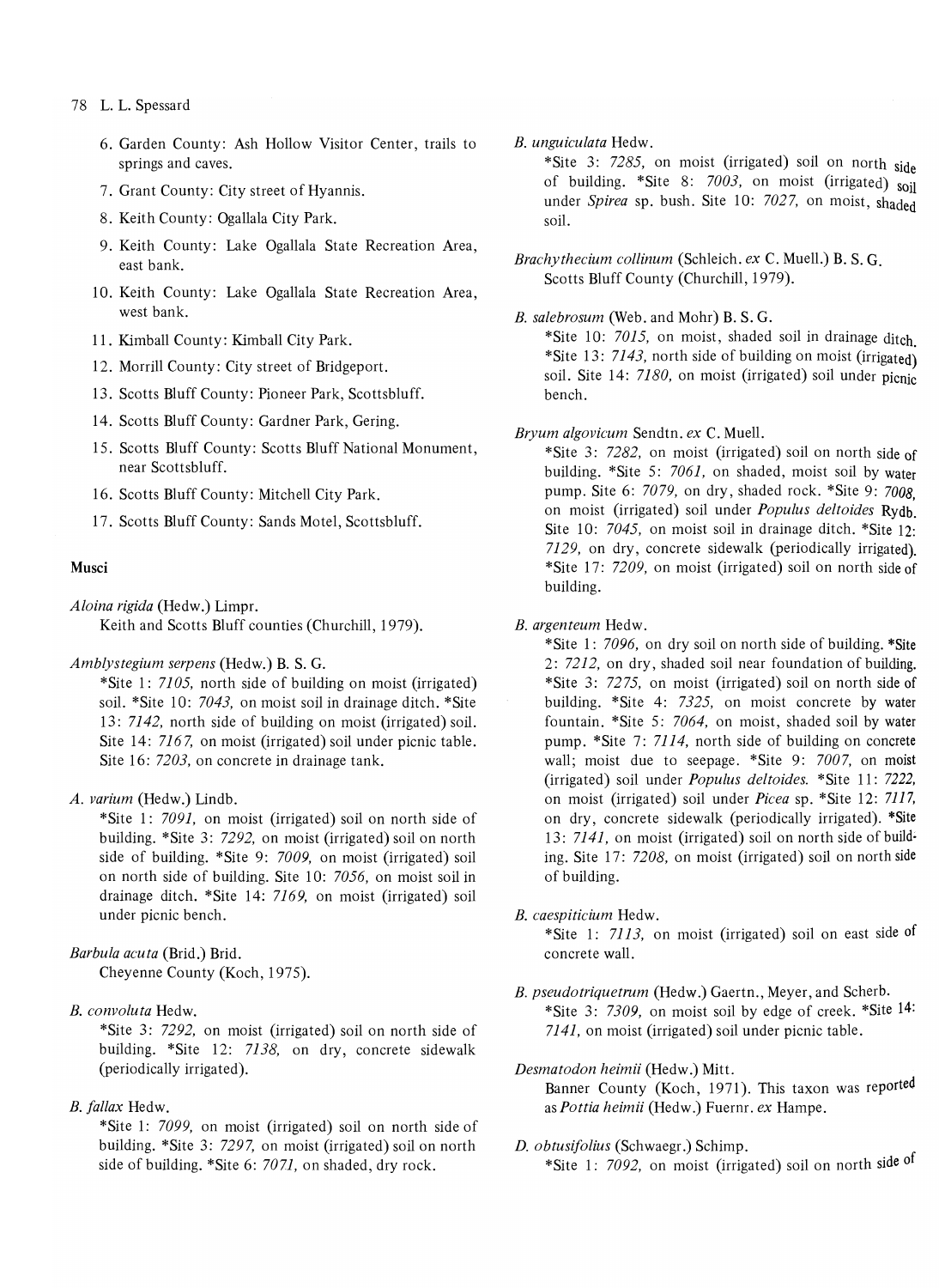## Bryophytes of Nebraska Panhandle 79

building. \*Site 3: *7307,* on moist, shaded soil at edge of creek.

# *Dicranella varia* (Hedw.) Schimp.

\*Site 1: 7095, on moist (irrigated) soil on north side of building.

*Didymodon tophaceus* (Brid.) Lisa Keith County (Koch, 1971).

*Eurhynchium pulchellum* (Hedw.) Jenn. Scotts Bluff County (Churchill, 1979).

*Grimmia apocarpa* Hedw.

\*Site 1: 7107, east side of concrete wall; dry. \*Site 6: *7075,* on dry, shaded rock.

#### G. *rauii* Aust.

Keith County (Churchill, 1982b). This taxon was reported as *Jaffueliobryum raui* (Aust.) Thér.

## G. *plagiopoda* Hedw.

Site 6: *7078,* on dry, shaded rock. Churchill (1979) reported a collection from north of Ogallala at Lake McConaughy. Site 15: 7194, in dry, sheltered rock crevices. Churchill (1979) reported collections from the Wildcat Hills and from Keith and Kimball counties.

# *Hypnum vaucheri* Lesq.

Garden and Keith counties (Churchill, 1977). This taxon was originally reported as H. *cupressiforme* Hedw.

## *Leptodictyum riparium* (Hedw.) Warnst.

\*Site 1: 7093, on moist (irrigated) soil on north side of building. \*Site 3: 7296, on moist (irrigated) soil on north side of building.

## *Mnium punctatum* Hedw. Garden County (Koch, 1975).

*OrtllOtrichum diaphanum* Brid. Scotts Bluff County (Churchill, 1982a).

# O. *pumilum* Sw.

Banner County (Churchill, 1977).

# *Physcomitrium pyriforme* (Hedw.) Hampe

\*Site 3: 7313, on moist (irrigated) soil on north side of building.

# *Pohlia nutans* (Hedw.) Lindb.

\*Site 3: 7318, on moist (irrigated) soil on north side of building.

*Pseudoleskeella tectorum* (Funck *ex* Brid.) Kindb. *ex.* Broth. Scotts Bluff County (Churchill, 1982a).

*Pterygoneurum ovatum* (Hedw.) Dix. Keith County (Koch, 1971).

*P. subsessile* (Brid.) Jur. Keith County (Koch, 1971).

*Tortula mucronifolia* Schwaegr. \*Site 1: 7112, east side of concrete wall; dry. \*Site 4: 7323, on moist, shaded concrete by water fountain.

T. *muralis* Hedw. Cheyenne County (Koch, 1975).

T. *ruralis* (Hedw.) Gaertn., Meyer, and Scherb. \*Site 6: *7070,* on dry, shaded rock. \*Site 13: *7140,* on moist (irrigated) soil on north side of building. Churchill (1979) reported collections from Keith and Kimball counties.

## Hepaticae

*Marchantia polymorpha* L.

Garden and Keith counties (Churchill and Redfearn, 1977).

*Riccia cavernosa* Hoffm.

Kimball County (Churchill and Redfearn, 1977). This taxon was reported as *R. crystallina* L.

## *R. frostii* Aust.

Keith and Kimball counties (Churchill and Redfearn, 1977).

### SUMMARY

Several habitats were investigated in ten counties of the southern Panhandle of Nebraska: river, stream, and lake banks; sheltered, wooded areas; city parks; and sheltered outcrops of rock. Bryum argenteum, a cosmopolitan moss, was found most frequently at almost all sites. *Barbula fallax, B. unguiculata,* and *Bryum algovicum* were often found in dryer habitats. *Amblystegium serpens, A. varium, Brachythecium salebrosum,* and *Leptodictyum riparium* were found only in the wettest habitats. *Grimmia apocarpa* and *G. plagiopoda* were found on rocks or concrete. No corticolous taxon was found during this study.

### ACKNOWLEDGMENT

This work was partially funded by a grant from the Research Services Council of Kearney State College.